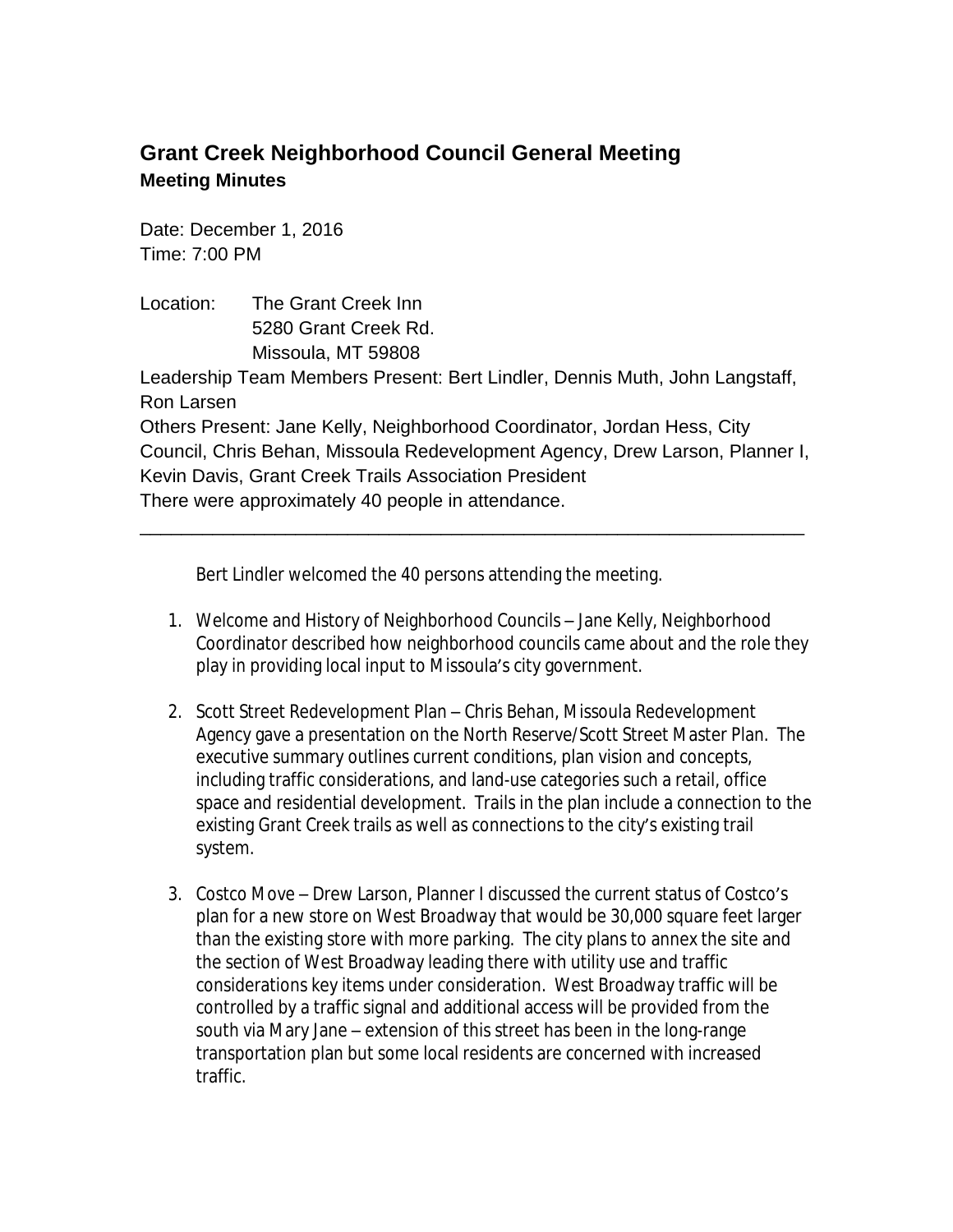- 4. Update on the Grant Creek Trail Kevin Davis, President, Grant Creek Trails Association provided an update on the status of the Grant Creek Trail and took questions. He expressed appreciation for the dedication of the trail association's board members, donations by neighborhood residents, and the cooperation of landowners during this process. He's optimistic that the last segment of trail from Mellot lane to Snowbowl road can be completed, pending preliminary engineering design now underway and grant applications yet to be submitted. Questions and answers included discussions on how to continue trail south beyond the Rocky Mountain Elk Foundation and trail maintenance.
- 5. Update on the Additional Southbound Lane/s at I-90 Interchange Bert Lindler said that the Montana Department of Transportation is designing a project to increase the number of traffic lanes for southbound traffic on Grant Creek Road at the I-90 interchange. Now there's just a single lane. When the design is complete and the cost has been determined, the project will be added to the five-year plan, based on an email from Shane Stack of the Montana Department of Transportation. Stack also said that a recommendation to reduce the speed limit on I-90 to 65 just west of the Reserve Street interchange will be considered by the State Transportation Commission on December 15, 2016. One resident asked why there was not a sign on Grant Creek Road north of the S curves indicating that the speed limit returns to 45 miles per hour there. Bert Lindler will try to get an answer.
- 6. Q & A with City Council Jordan Hess, City Council Member introduced himself and took questions. A broad range of questions were discussed including regulating short-time rentals (Airbnb for example), the city's purchase of Mountain Water and how the cost might impact Grant Creek neighborhoods that have independent water systems (the city's expenses will be paid only through revenues generated by users of Mountain Water), and the suggestion that the current zero fare bus use be critically assessed. Hess said the 3-year zero fare bus pilot project will be the subject of a careful evaluation.
- 7. New Business None
- 8. Public comment on non-agenda items None
- 9. Leadership Team Vacancy Elections were taken for two recently vacated leadership team positions – At Large No. 2 and Glen Eagle. Wes Spiker nominated Lee Clemmensen for the At Large No. 2 position. The nomination was seconded by Patrick Marx. No other nominations were received. Lee Clemmensen was elected by unanimous voice vote.
- 10. Announcements None